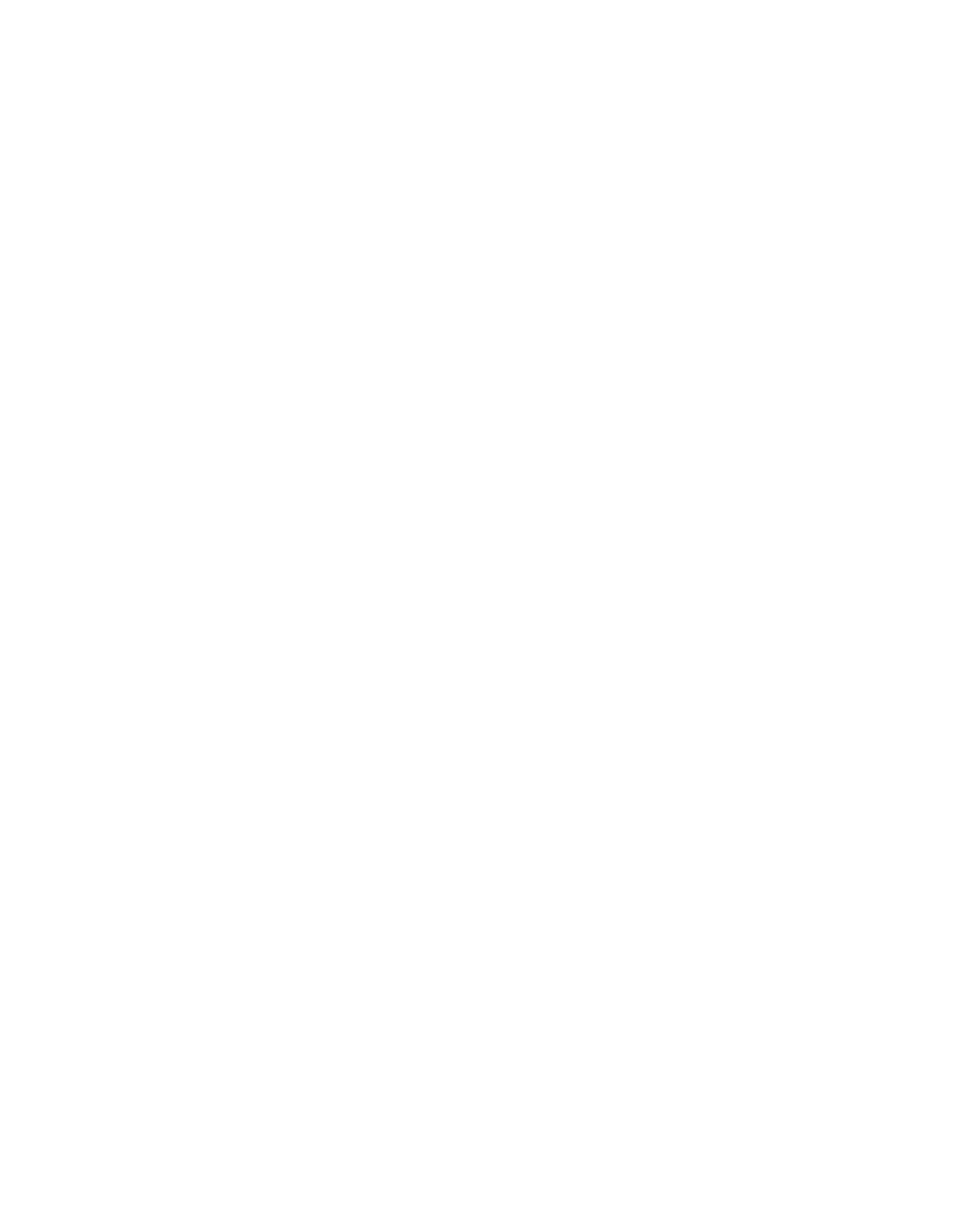

#### **INTRODUCTION**

The Measurement Year (MY) 2022 People Living with HIV/AIDS (HIV/AIDs) Quality Measure Set was created in collaboration with the People Living with HIV/AIDS Quality of Care Clinical Advisory Committee (QAC), the Primary Care (Physical Health), and the Behavioral Health/HARP Clinical Advisory Groups (CAGs), as well as the New York State Department of Health (NYS DOH) CAG Strategy team. The goal of this measure set is to align with measures put forth in the NYS Quality Assurance Reporting Requirements (QARR), the HEDIS®[1](#page-2-0) Technical Specifications for Health Plans, the CMS Core measure set, and the Merit-based Incentive Payment System (MIPS), where applicable. The measure set is designed to encourage providers to meet high standards of patient-centered clinical care and coordination across multiple care settings.

#### **MEASURE SELECTION AND FEASIBILITY**

During the spring and fall of 2021, the HIV/AIDs QAC reconvened and made recommendations to the State on quality measures, data collection, data reporting, and support required for providers to be successful in a VBP environment.

Upon receiving recommendations from the QAC & CAGs, the release of guidelines from national measure stewards, such as NCQA/HEDIS©,<sup>[2](#page-2-1)</sup> and in accordance with the NYS VBP Roadmap;<sup>[3](#page-2-2)</sup> the State defined a final list of measures to be included in the HIV/AIDs Measure Set for MY2022. For MY2022, thirty-four measures have remained unchanged, three measures were added by HEDIS, and three measures have been removed. This culminates in a total of thirty-seven Category 1 and 2 People Living with HIV/AIDS Quality Measures.

#### **PROPOSED VBP ARRANGEMENT REQUIREMENTS FOR MY2023 - HEALTH EQUITY**

For MY2022, NCQA is adding race and ethnicity stratification for five HEDIS measures to help promote transparency into health plan performance. By doing so, NCQA hopes to better identify where disparities exist, so they can be addressed. They also hope to identify and learn from top performers in areas where disparities don't exist. To align with this initiative, NYS will require payers and providers to incorporate race and ethnicity measure stratification in Value Based Payment (VBP) arrangements starting in July 2022.

#### **Stratification Specifications:**

1. Payers will be required to include **at least one** of the following measures in **all level 1 or higher** VBP arrangements and stratify results by race and ethnicity categories as outlined in the HEDIS MY2022 specifications.<sup>[4](#page-2-3)</sup> The table below depicts available quality measures by arrangement type.

| <b>NQCA Measure Name</b>                                    | <b>Measure Inclusion by Arrangement Type</b> |  |  |  |  |                                       |
|-------------------------------------------------------------|----------------------------------------------|--|--|--|--|---------------------------------------|
|                                                             | <b>TCGP</b><br><b>IPC</b>                    |  |  |  |  | HARP/BH Maternity HIV/AIDs Children's |
| <b>Colorectal Cancer Screening</b>                          |                                              |  |  |  |  |                                       |
| <b>Controlling High Blood Pressure</b>                      |                                              |  |  |  |  |                                       |
| Hemoglobin A1c Control for<br><b>Patients with Diabetes</b> |                                              |  |  |  |  |                                       |
| <b>Prenatal and Postpartum Care</b>                         |                                              |  |  |  |  |                                       |
| <b>Child and Adolescent Well-Care</b><br><b>Visits</b>      |                                              |  |  |  |  |                                       |

<span id="page-2-0"></span><sup>1</sup> HEDIS® is a registered trademark of the National Committee for Quality Assurance (NCQA).

<span id="page-2-1"></span> $2$  HEDIS® is a registered trademark of the National Committee for Quality Assurance (NCQA).

<span id="page-2-2"></span><sup>3</sup> New York State Department of Health, Medicaid Redesign Team, A Path Toward Value-Based Payment: Annual Update, September 2019. [\(Link\)](https://www.health.ny.gov/health_care/medicaid/redesign/dsrip/vbp_library/2020/docs/2019-09_final_vbp_roadmap.pdf)

<span id="page-2-3"></span><sup>4</sup> HEDIS® Measurement Year 2022 Volume 2 Technical Specification for Heath Plans, General Guidelines section 33.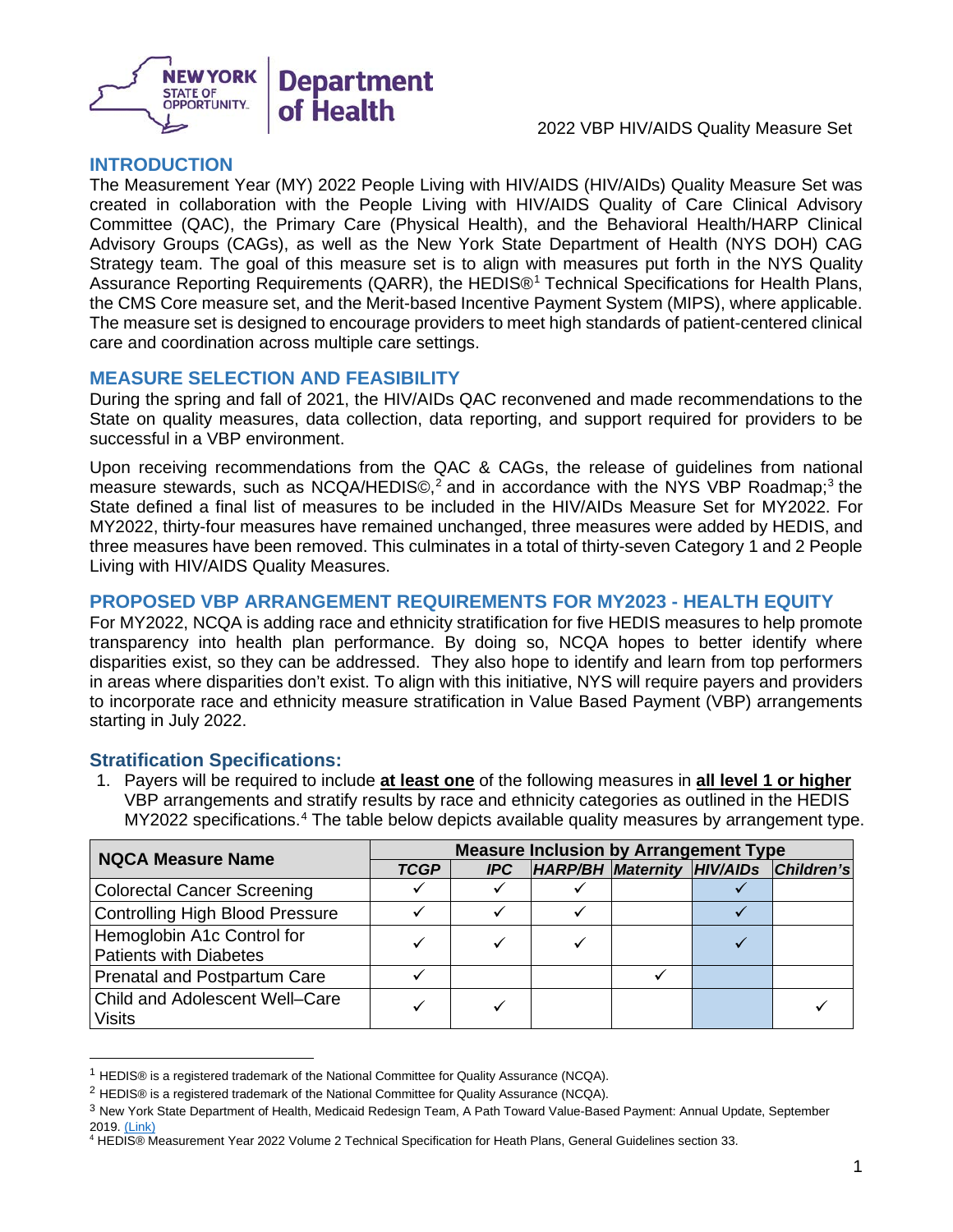

- 2. Stratification of selected measures will be classified as pay-for-reporting (P4R).
- 3. Payers will be required to include the following detail in the Provider Contract Statement and Certification form and Contract language:
	- a. Indicate what measure(s) will be included for race and ethnicity stratification.
	- b. Indicate how the stratified measure results for applicable measures will be shared with the VBP contractor.
- 4. Plans will be required to include the race and ethnicity data to NYS using the following method:

*Race and ethnicity fields will be added to the annual VBP member attribution submission file specifications. This will allow the State to stratify measure performance by race and ethnicity categories for applicable performance measures at the VBP contract and VBP Contractor levels.* 

The DOH recognizes that MCOs and providers are in the process of negotiating VBP arrangements to meet Statewide VBP goals. Therefore, all new contracts submitted on or after **July 1, 2022**, must meet this requirement. All other existing contracts must be updated at the end of the contract's current measurement period and before the contract's next measurement period begins, or no later than *April 1, 2023.*

#### **MEASURE CLASSIFICATION**

Each measure has been designated by the State as a Category 1, 2, or 3 with associated recommendations for implementation and testing for future use in VBP Arrangements. The measures below are classified by category based on an assessment of reliability, validity, and feasibility, and according to the suggested method of use (either Pay for Reporting (P4R) or Pay for Performance (P4P)).

#### **Category 1**

Category 1 quality measures as identified by the CAGs and accepted and deemed reportable by the State are to be reported by VBP Contractors to the MCOs. These **Categorizing and Prioritizing Quality Measures CATEGORY 1** Approved quality measures that are deemed to be  $\mathbf{1}$ clinically relevant, valid, and feasible. **CATEGORY 2** Measures that are clinically relevant, valid, and 2 reliable, but where the feasibility could be problematic. **CATEGORY 3** Measures that are insufficiently relevant, valid, 3 reliable and/or feasible.

measures are also intended to be used to determine the amount of shared savings for which VBP contractors are eligible. [5](#page-3-0) At least one Category 1 P4P measure must be included in a VBP contract.

The State classified each Category 1 measure as either P4P or P4R:

- **P4P** measures are intended to be used in the determination of shared savings amounts for which VBP Contractors are eligible. In other words, these are the measures on which payments in VBP contracts may be based. Measures can be included in both the determination of the target budget and in the calculation of shared savings for VBP Contractors.
- **P4R** measures are intended to be used by the MCOs to incentivize VBP Contractors for reporting data to monitor the quality of care delivered to members under a VBP contract. Incentives for reporting should be based on timeliness, accuracy, and completeness of data. Measures can be

<span id="page-3-0"></span><sup>&</sup>lt;sup>5</sup> New York State Department of Health, Medicaid Redesign Team, A Path Toward Value-Based Payment: Annual Update, September 2019. ([Link](https://www.health.ny.gov/health_care/medicaid/redesign/dsrip/vbp_library/2020/docs/2019-09_final_vbp_roadmap.pdf))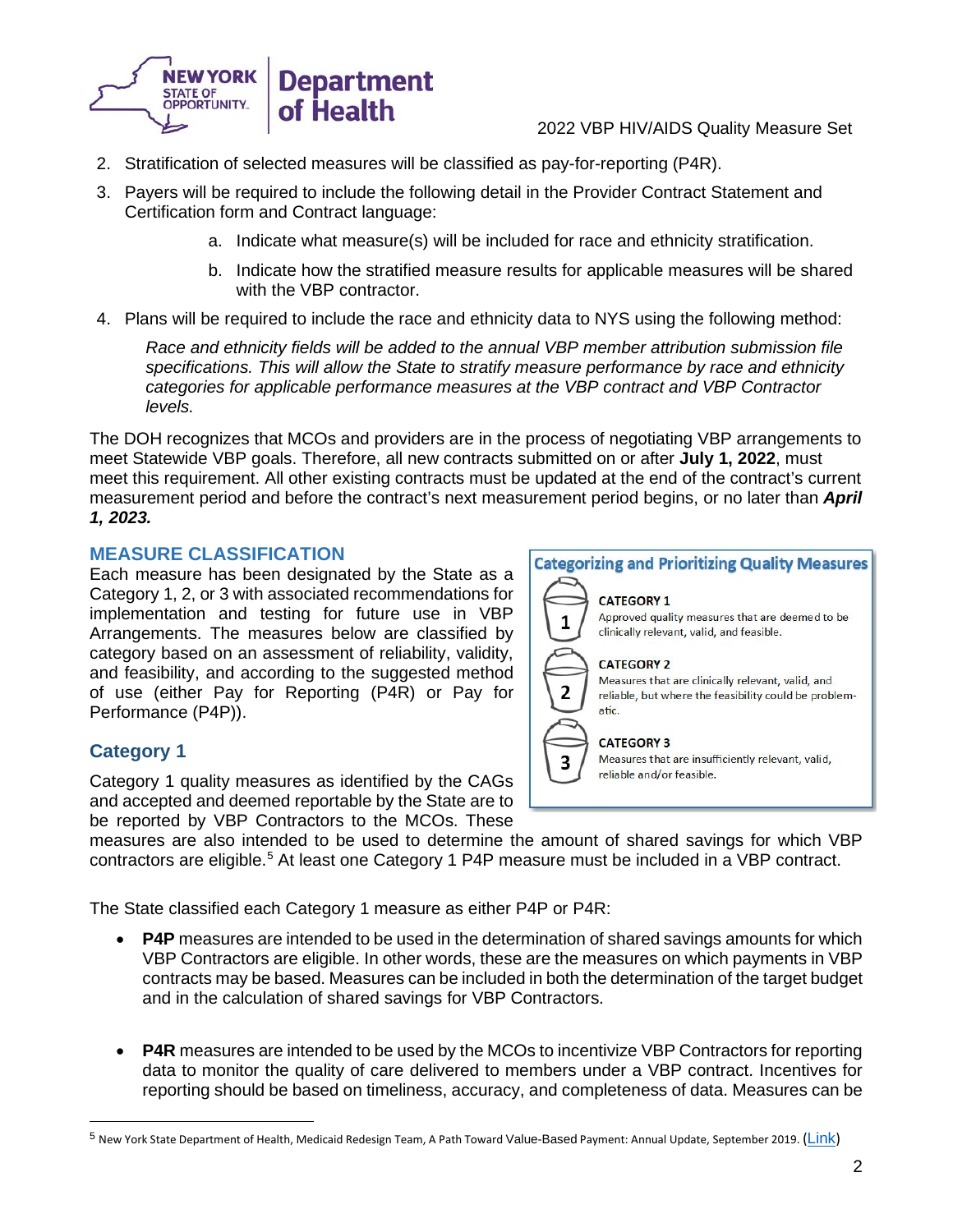

reclassified from P4R to P4P or vice versa through annual CAG and State review or as determined by the MCO and VBP Contractor.

Not all Category 1 measures will be reportable for the measurement year, as reporting on some of these measures will be phased in over the next few years. Please refer to the *Value Based Payment Reporting Requirements Technical Specifications Manual* (MY2022) for details as to which measures must be reported for the measurement year. This manual will be updated annually each fall, in line with the release of the final VBP measure sets for the subsequent year.

#### **Categories 2 and 3**

Category 2 measures have been accepted by the State based on the agreement of clinical importance, validity, and reliability, but flagged as presenting concerns regarding implementation feasibility. The State has discussed measure testing approaches, data collection, and reporting requirements with VBP CAGs.

Measures designated as Category 3 were identified as unfeasible at this time or as presenting additional concerns including accuracy or reliability when applied to the attributed member population for an arrangement, therefore Category 3 measures are not included in the measure set.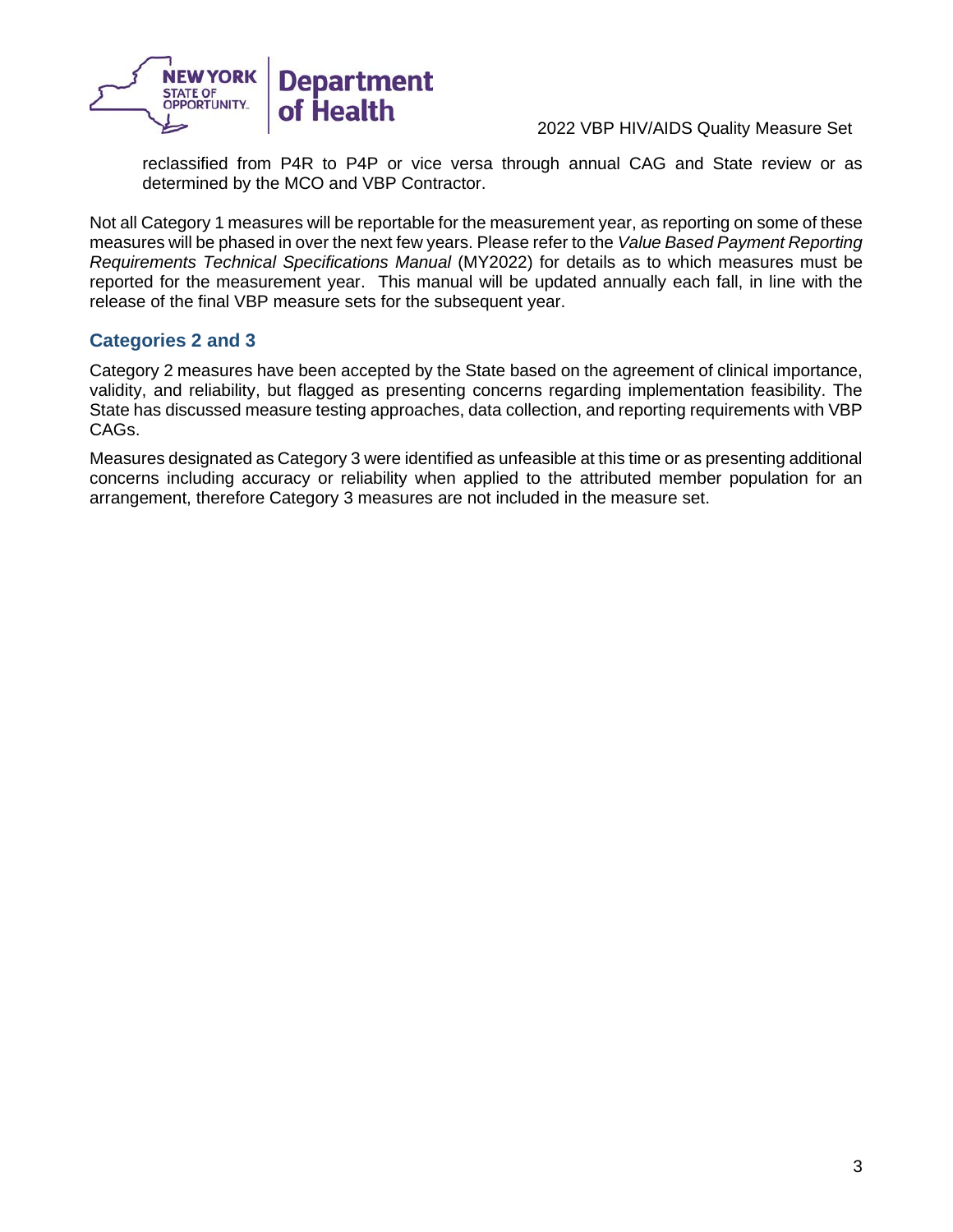

#### **MY 2021 HIV/AIDS QUALITY MEASURE SET**

The measures and State-determined classifications provided on the following pages are recommendations for MY2021. Note that measure classification is a State recommendation and implementation is to be determined between the MCO and VBP Contractor.

Measure sets and classifications are considered dynamic and will be reviewed annually. Updates will include measure additions, deletions, recategorizations, and/or reclassifications from P4R to P4P or vice versa, based on experience with measure implementation in the prior year. In 2021, the CAGs and the VBP Workgroup will re-evaluate measures and provide recommendations for MY2022. Please see [Appendix A](#page-11-0) for a full list of these changes.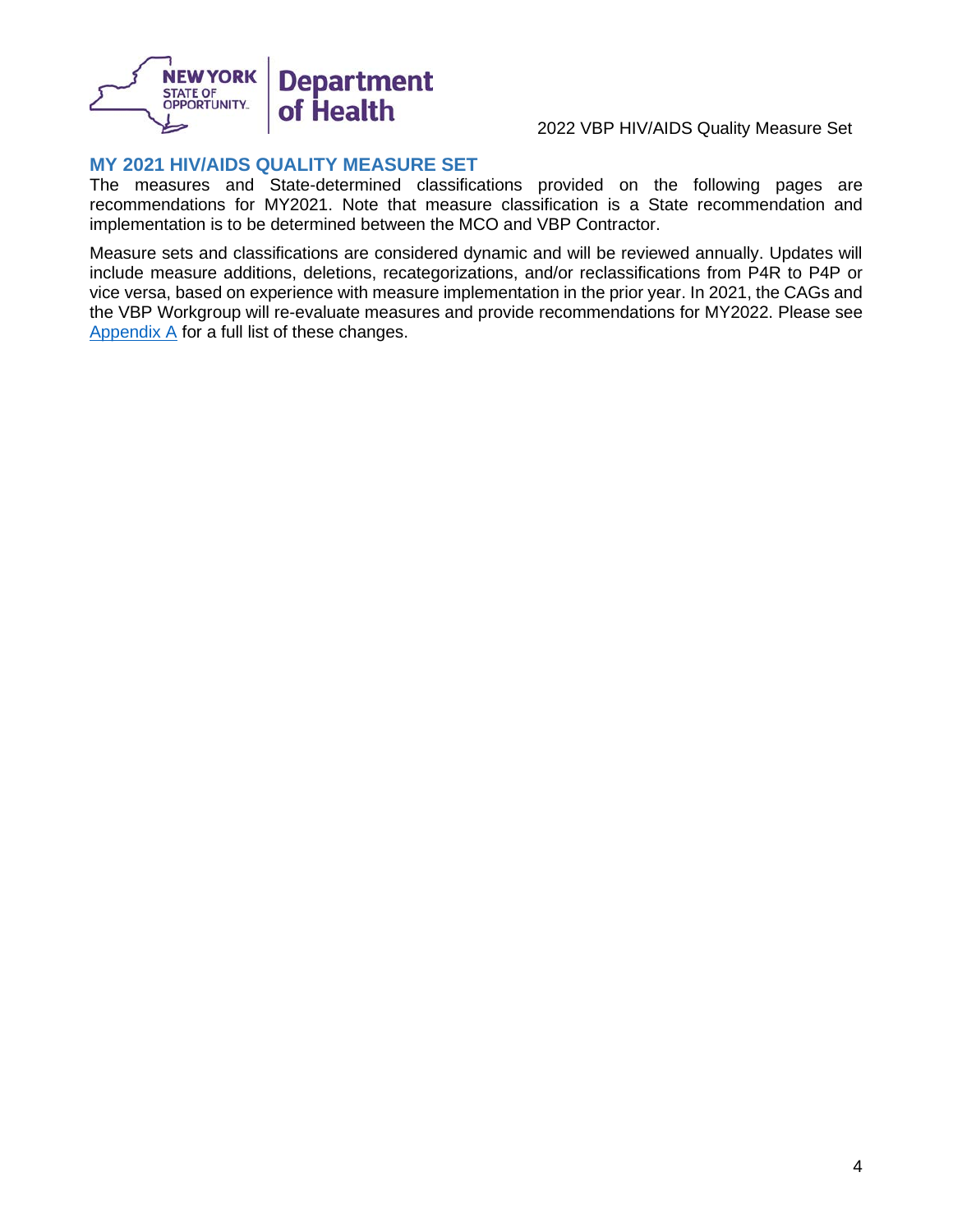

#### **CATEGORY 1**

The table below displays the Category 1 HIV/AIDS Quality Measure Set, arranged alphabetically, and includes measure title, measure steward, the National Quality Forum (NQF) number and/or another measure identifier (where applicable), and State-recommended classification for measure use. The measure set is redlined to highlight changes made between MY2020 and MY2021. Additions are marked by red text while deletions are marked by a red strikethrough.

| <b>HIV/AIDS Measures</b>                                                                                                                          | <b>Measure Steward</b>                                                 | <b>Measure</b><br><b>Identifier</b> | <b>Classification</b> |
|---------------------------------------------------------------------------------------------------------------------------------------------------|------------------------------------------------------------------------|-------------------------------------|-----------------------|
| Adherence to Mood Stabilizers for<br><b>Individuals with Bipolar I Disorder</b>                                                                   | <b>Centers for Medicare &amp;</b><br><b>Medicaid Services</b><br>(CMS) | <b>NOF 1880</b>                     | P <sub>4</sub> P      |
| <b>Antidepressant Medication</b><br>Management - Effective Acute Phase<br><b>Treatment &amp; Effective Continuation</b><br><b>Phase Treatment</b> | <b>National Committee for</b><br><b>Quality Assurance</b><br>(NCQA)    | <b>NQF 0105</b>                     | P <sub>4</sub> P      |
| <b>Asthma Medication Ratio</b>                                                                                                                    | <b>NCQA</b>                                                            | <b>NQF 1800</b>                     | P <sub>4</sub> P      |
| <b>Breast Cancer Screening</b>                                                                                                                    | <b>NCQA</b>                                                            | <b>NQF 2372</b>                     | P <sub>4</sub> P      |
| <b>Cervical Cancer Screening</b>                                                                                                                  | <b>NCQA</b>                                                            | <b>NQF 0032</b>                     | P <sub>4</sub> P      |
| <b>Colorectal Cancer Screening**</b>                                                                                                              | <b>NCQA</b>                                                            | <b>NQF 0034</b>                     | P <sub>4</sub> P      |
| <b>Comprehensive Diabetes Care: Eye</b><br>Exam (retinal) Performed*                                                                              | <b>NGQA</b>                                                            | <b>NQF 0055</b>                     | PAP                   |
| <b>Comprehensive Diabetes Care:</b><br>Hemoglobin A1c (HbA1c) Poor Control<br>$(+9.0\%)^*$                                                        | <b>NGQA</b>                                                            | <b>NQF 0059</b>                     | P4P                   |
| <b>Controlling High Blood Pressure**</b>                                                                                                          | <b>NCQA</b>                                                            | <b>NQF 0018</b>                     | P <sub>4</sub> P      |
| Depression Remission or Response for<br><b>Adolescents and Adults</b>                                                                             | <b>NCQA</b>                                                            |                                     | P4P                   |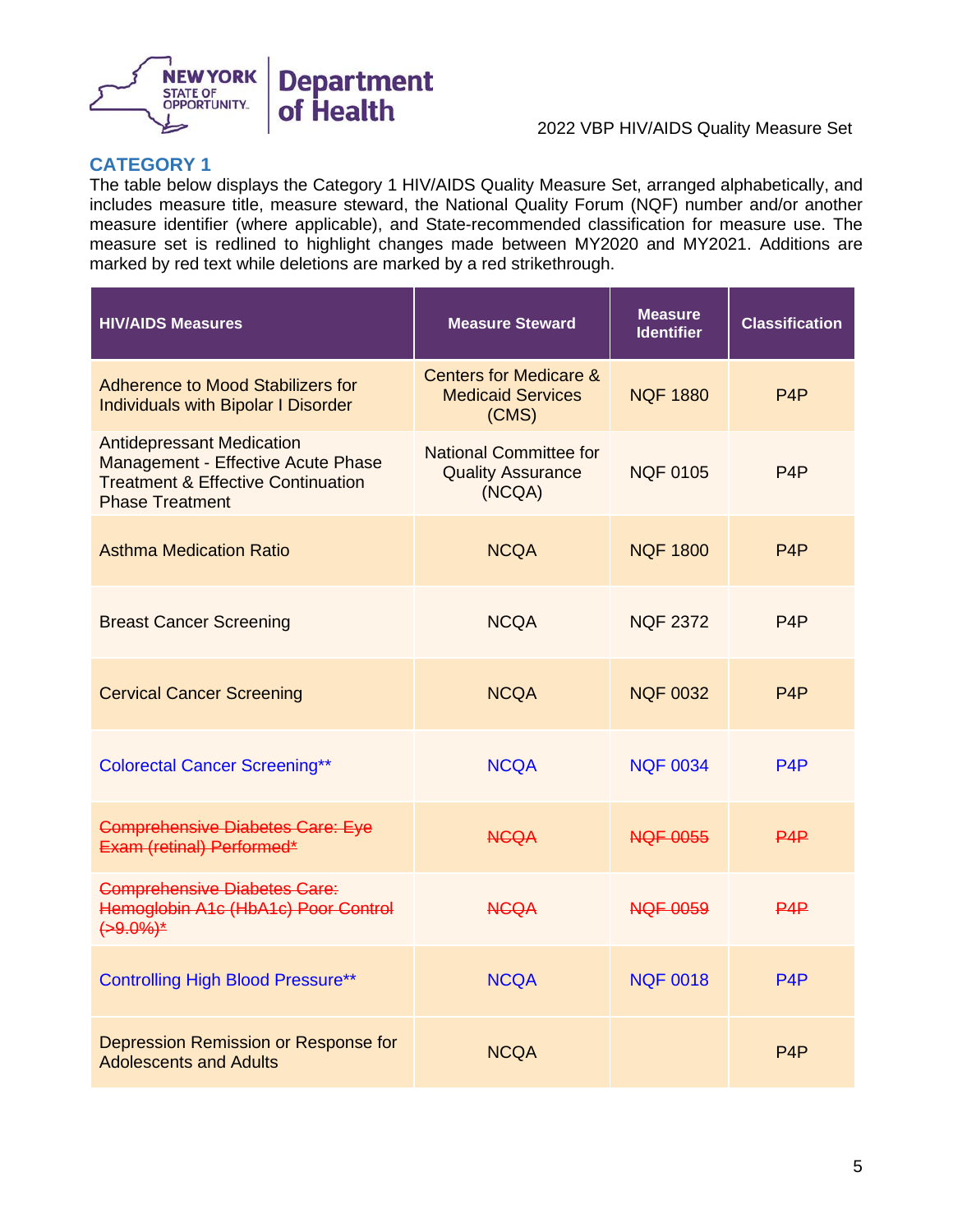

| <b>HIV/AIDS Measures</b>                                                                                                  | <b>Measure Steward</b>                                                                                                              | <b>Measure</b><br><b>Identifier</b> | <b>Classification</b> |
|---------------------------------------------------------------------------------------------------------------------------|-------------------------------------------------------------------------------------------------------------------------------------|-------------------------------------|-----------------------|
| Depression Screening and Follow-Up<br>for Adolescents and Adults                                                          | <b>NCQA</b>                                                                                                                         |                                     | P <sub>4</sub> R      |
| Diabetes Screening for People with<br>Schizophrenia or Bipolar Disorder Who<br><b>Are Using Antipsychotic Medications</b> | <b>NCQA</b>                                                                                                                         | <b>NQF 1932</b>                     | P <sub>4</sub> P      |
| Eye Exam for Patients With Diabetes*                                                                                      | <b>NCQA</b>                                                                                                                         | <b>NQF 55</b>                       | P4P                   |
| <b>Hemoglobin A1c Control for Patients</b><br>With Diabetes (HBD)**                                                       | <b>NCQA</b>                                                                                                                         | <b>NQF 59</b>                       | P <sub>4</sub> P      |
| <b>HIV Viral Load Suppression</b>                                                                                         | <b>Health Resources and</b><br>Services Adm (HRSA)                                                                                  | <b>NQF 2082</b>                     | P <sub>4</sub> P      |
| Initiation and Engagement of Alcohol<br>and Other Drug Abuse or Dependence<br><b>Treatment*</b>                           | <b>NCQA</b>                                                                                                                         | <b>NQF 0004</b>                     | PAP                   |
| Initiation and Engagement of Substance<br><b>Use Disorder Treatment*</b>                                                  | <b>NCQA</b>                                                                                                                         | NQF4                                | P4P                   |
| Initiation of Pharmacotherapy upon New<br><b>Episode of Opioid Dependence</b>                                             | <b>NYS</b>                                                                                                                          |                                     | P <sub>4</sub> P      |
| Kidney Health Evaluation for Patients<br>with Diabetes                                                                    | <b>NCQA</b>                                                                                                                         |                                     | P <sub>4</sub> P      |
| <b>Potentially Avoidable Complications in</b><br>Patients with HIV/AIDS                                                   | <b>Altarum Institute</b>                                                                                                            |                                     | P <sub>4</sub> R      |
| <b>Preventive Care and Screening: Body</b><br>Mass Index (BMI) Screening and<br>Follow-Up Plan                            | <b>CMS</b>                                                                                                                          | <b>NQF 0421</b>                     | P <sub>4</sub> R      |
| <b>Preventive Care and Screening:</b><br>Influenza Immunization                                                           | <b>American Medical</b><br><b>Association Physician</b><br><b>Consortium for</b><br>Performance<br><b>Improvement (AMA</b><br>PCPI) | <b>NQF 0041</b>                     | P <sub>4</sub> R      |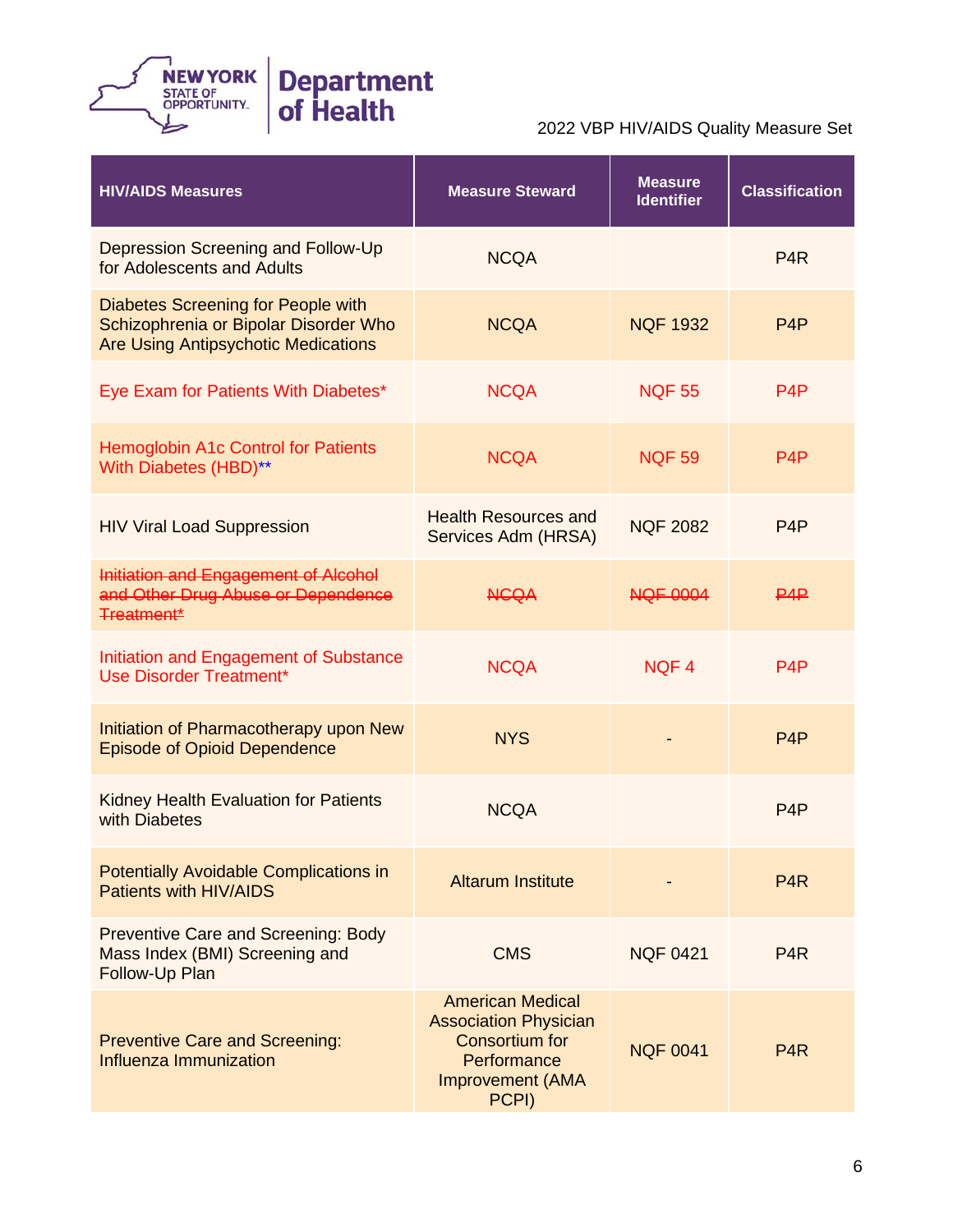

| <b>HIV/AIDS Measures</b>                                                                             | <b>Measure Steward</b> | <b>Measure</b><br><b>Identifier</b> | <b>Classification</b> |
|------------------------------------------------------------------------------------------------------|------------------------|-------------------------------------|-----------------------|
| <b>Preventive Care and Screening:</b><br><b>Tobacco Use: Screening and Cessation</b><br>Intervention | <b>AMA PCPI</b>        | <b>NQF 0028</b>                     | P <sub>4</sub> R      |
| <b>Sexually Transmitted Infections:</b><br>Screening for Chlamydia, Gonorrhea,<br>and Syphilis       | <b>NYS</b>             |                                     | P <sub>4</sub> R      |
| <b>Statin Therapy for Patients with</b><br><b>Cardiovascular Disease</b>                             | <b>NCQA</b>            |                                     | P <sub>4</sub> R      |
| Use of Pharmacotherapy for Alcohol<br><b>Abuse or Dependence</b>                                     | <b>NYS</b>             |                                     | P <sub>4</sub> R      |
| Use of Spirometry Testing in the<br>Assessment and Diagnosis of COPD                                 | <b>NCQA</b>            | <b>NQF 0577</b>                     | P <sub>4</sub> R      |

\* Measure removed from HEDIS/NYS 2022 Measure Set

\* Measure specifications/name revised by NCQA/NYS for 2022 HEDIS Measure set

\*\* HEDIS Stratified Measure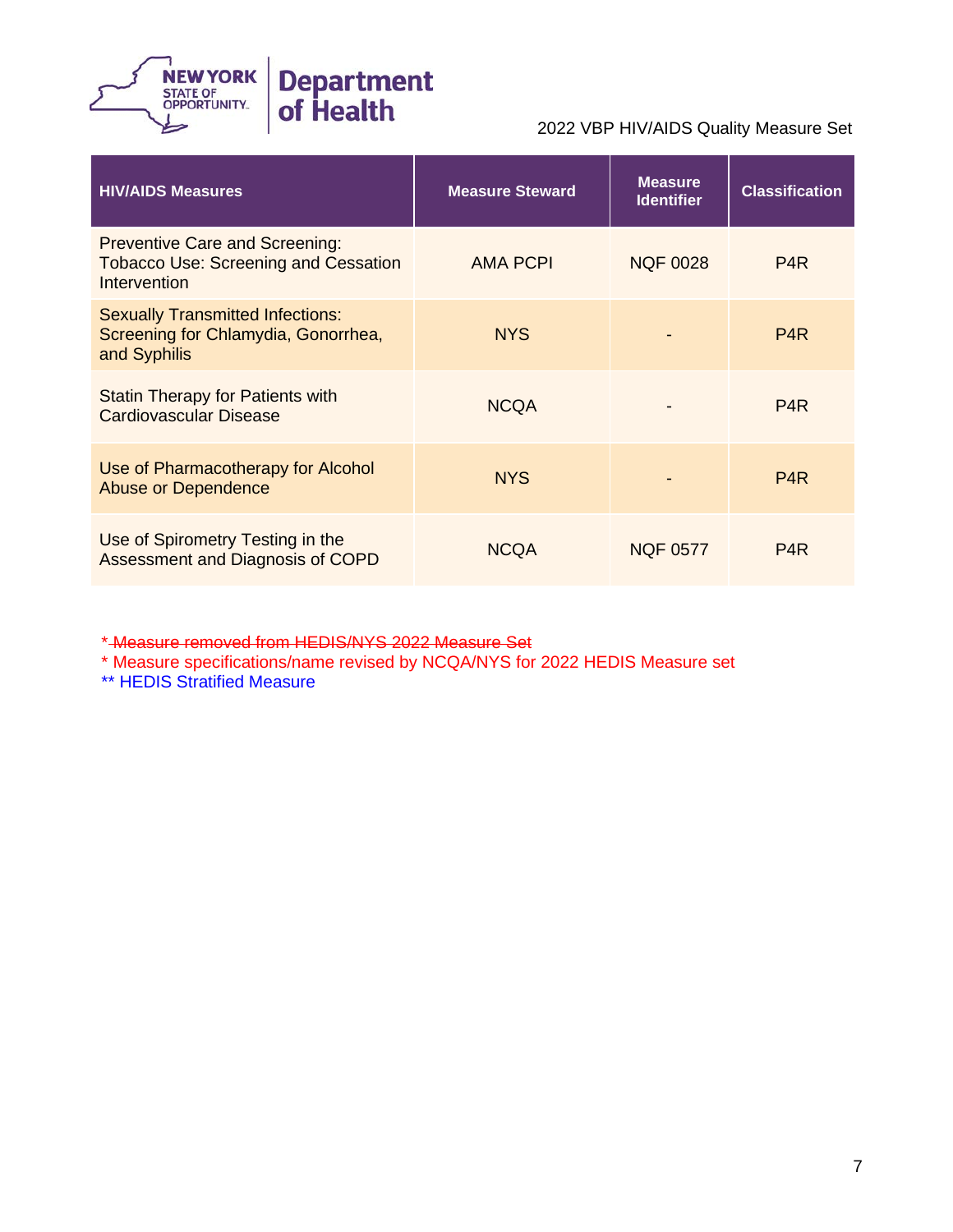

## **CATEGORY 2**

The table below displays the Category 2 People Living with HIV/AIDS Quality Measure Set and includes measure title, measure steward, and the NQF number (where applicable). All Category 2 measures are classified as P4R in MY2022. There are no CAT 2 changes between MY2021 and MY2022.

| <b>HIV/AIDS Measures</b>                                                                                                                         | <b>Measure Steward</b>                                         | <b>Measure Identifier</b> |
|--------------------------------------------------------------------------------------------------------------------------------------------------|----------------------------------------------------------------|---------------------------|
| <b>Asthma Action Plan</b>                                                                                                                        | American Academy of<br>Allergy, Asthma &<br>Immunology (AAAAI) |                           |
| Asthma: Assessment of Asthma Control -<br><b>Ambulatory Care Setting</b>                                                                         | <b>AAAAI</b>                                                   |                           |
| <b>Asthma: Spirometry Evaluation</b>                                                                                                             | <b>AAAAI</b>                                                   |                           |
| <b>Continuing Engagement in Treatment Alcohol</b><br>and Other Drug Dependence                                                                   | <b>NYS</b>                                                     |                           |
| Continuity of Care from Inpatient Detox to<br><b>Lower Level of Care</b>                                                                         | <b>NYS</b>                                                     |                           |
| <b>Continuity of Care from Inpatient Rehabilitation</b><br>for Alcohol and Other Drug Abuse or<br>Dependence Treatment to Lower Level of<br>Care | <b>NYS</b>                                                     |                           |
| <b>Diabetes Screening</b>                                                                                                                        | <b>NYS</b>                                                     |                           |
| <b>Hepatitis C Screening</b>                                                                                                                     | <b>HRSA</b>                                                    |                           |
| Home Management Plan of Care (HMPC)<br><b>Document Given to Patient/Caregiver</b><br>(asthma)                                                    | <b>TJC</b>                                                     | <b>NQF 338</b>            |
| <b>Housing Status</b>                                                                                                                            | <b>HRSA</b>                                                    |                           |
| <b>Linkage to HIV Medical Care</b>                                                                                                               | <b>NYS</b>                                                     |                           |
| Pharmacotherapy for Opioid Use Disorder                                                                                                          | <b>NCQA</b>                                                    | <b>NQF 3175</b>           |
| Prescription of HIV Antiretroviral Therapy                                                                                                       | <b>HRSA</b>                                                    | <b>NQF 2083</b>           |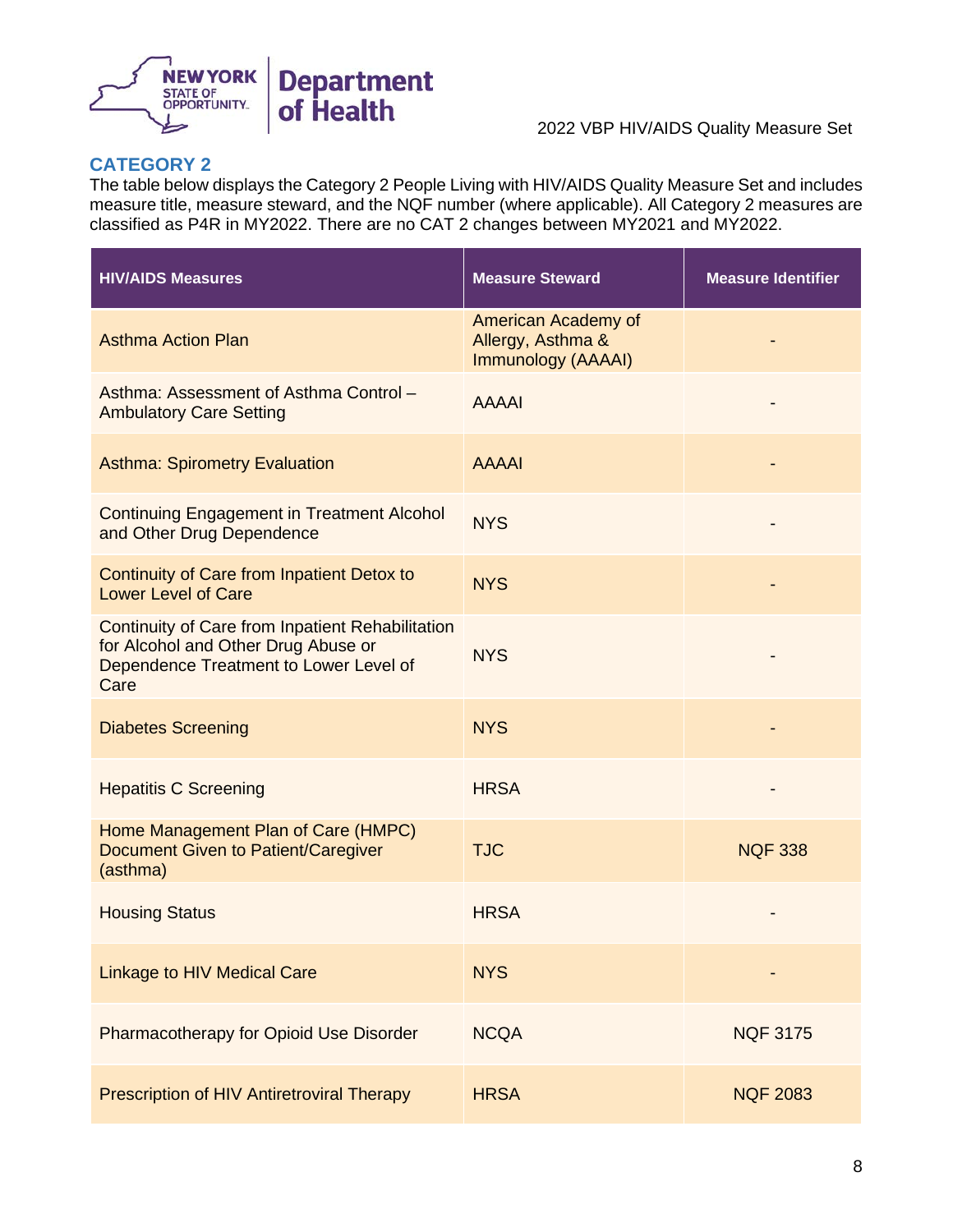

| <b>HIV/AIDS Measures</b>                                     | <b>Measure Steward</b> | <b>Measure Identifier</b> |
|--------------------------------------------------------------|------------------------|---------------------------|
| Sexual History Taking: Anal, Oral, and Genital<br>(HIV/AIDS) | <b>NYS</b>             |                           |
| <b>Substance Abuse Screening</b>                             | <b>HRSA</b>            |                           |
| Use of Opioid Dependence Pharmacotherapy                     | <b>NYS</b>             | -                         |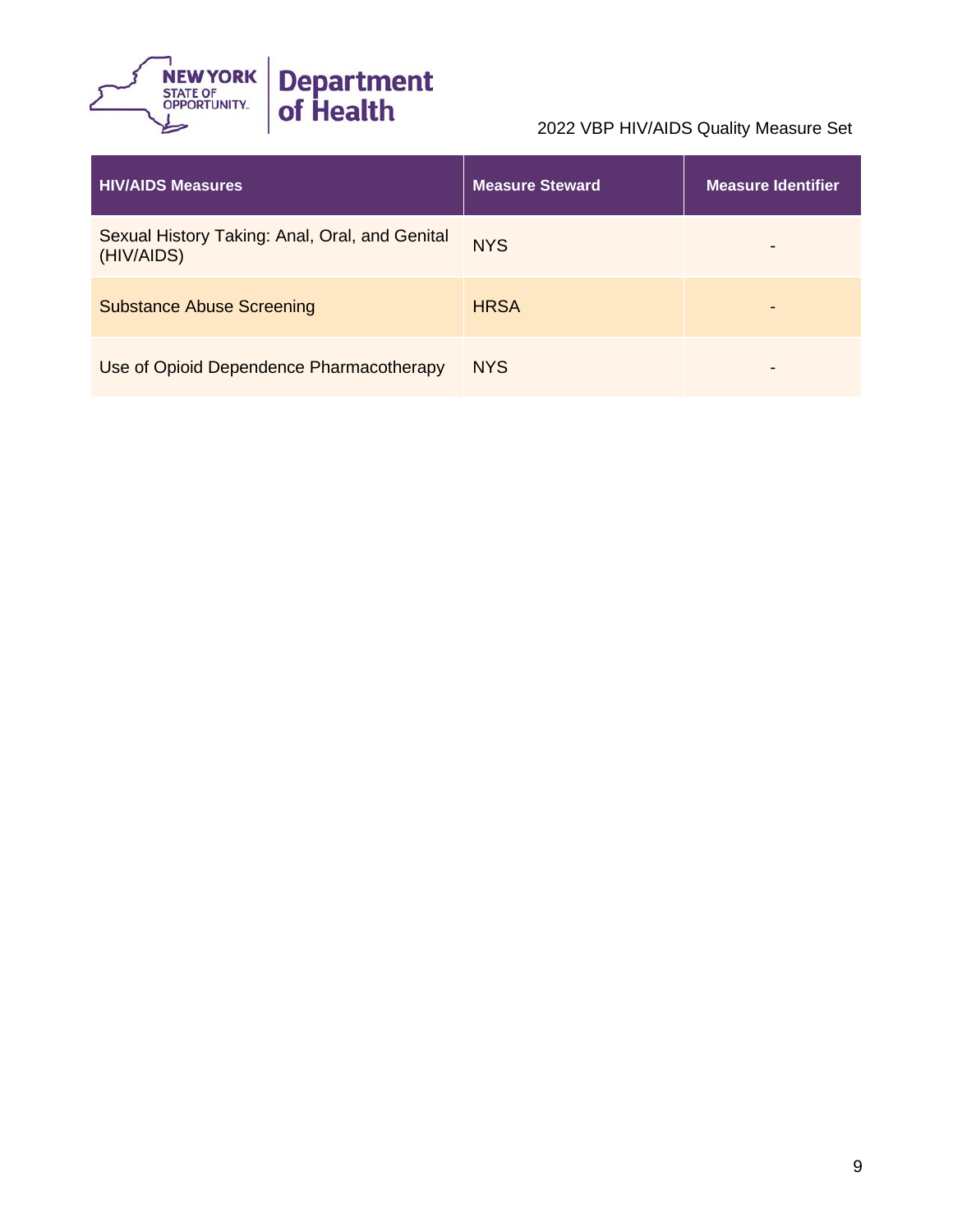

# <span id="page-11-0"></span>**Appendix A**